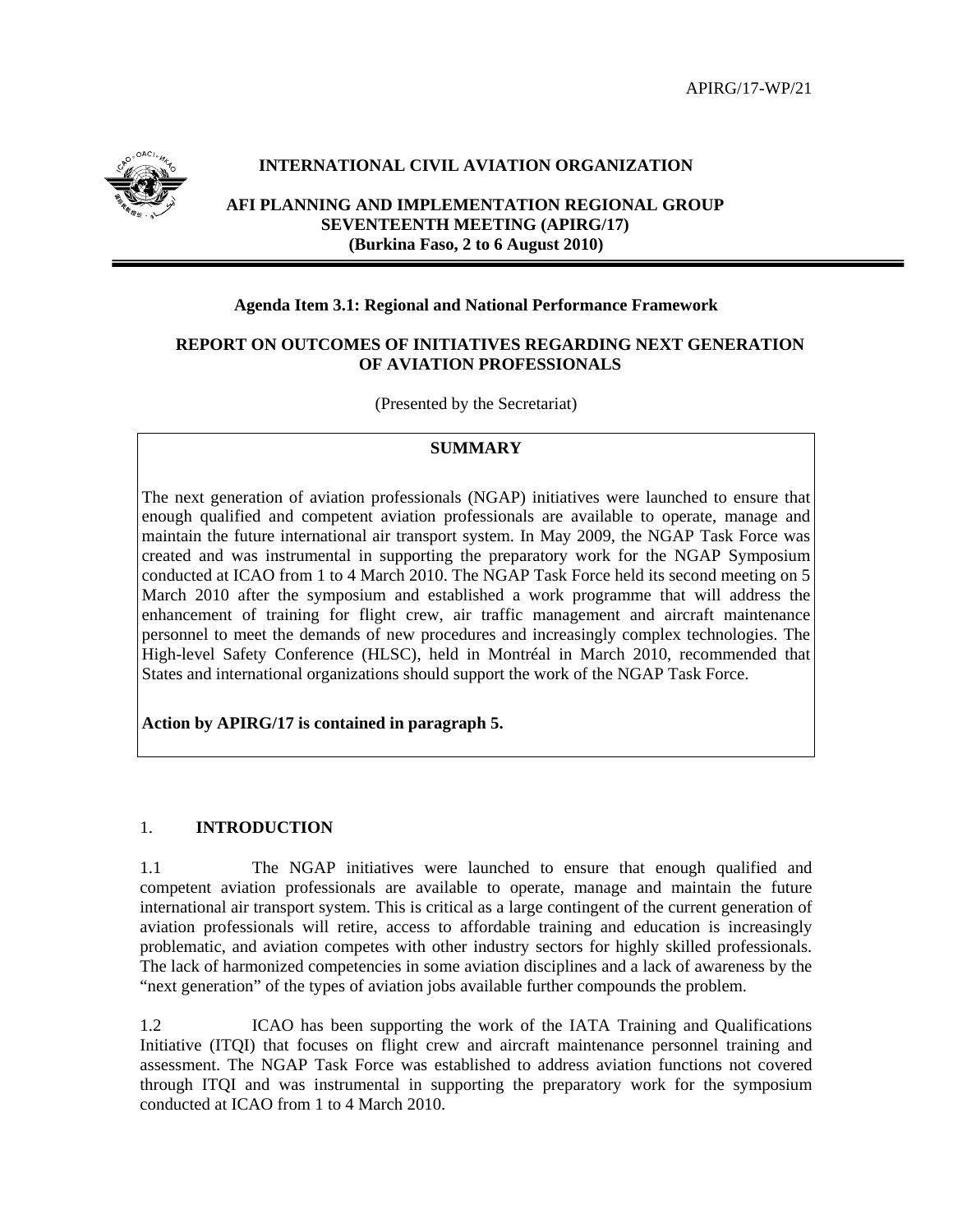1.3 The High-level Safety Conference (HLSC), held in Montréal in March 2010, recommended that States and international organizations should support the work of the NGAP Task Force including work on the enhancement of pilot training to meet the demands of new procedures and increasingly complex technologies.

# 2. **OUTCOMES OF THE NEXT GENERATION OF AVIATION PROFESSIONALS SYMPOSIUM (NGAP)**

2.1 The theme of the symposium was "Looking beyond the economic crisis: mobilizing the aviation community to recruit, educate, train and retain the next generation of aviation professionals". The event brought together 403 participants, including over 80 students who actively participated and presented the concerns of the next generation. Participants came from seventy-one States and fourteen international organizations. Fifty-eight presentations were delivered and can be accessed through www.icao.int/ngap.

2.2 The following outcomes were drawn from the presentations and discussions carried out during the symposium:

- b) the orderly and safe development of the international air transportation system depends on the availability of the required human resources and the international aviation community should recognize this as a strategic issue;
- c) the international community has a collective responsibility to attract and retain the "best and brightest" students who will become contributing members of the next generation of aviation professionals and to ensure they have access to quality and affordable aviation education and training;
- d) there is a need to have reliable human resource data in terms of training needs and capacity in the short, medium and long-term;
- e) regulatory frameworks should enable and support the use of modern training and learning technologies (competency-based training, evidence-based training, and increased use of simulation) and should not be an obstacle to industry best practices;
- f) administrative constraints such as multiple certification processes of training organizations, training devices, and training programmes, should be limited as much as possible. In that respect, the cost of data provided by airframe manufacturers to support the qualification of training devices was noted as an obstacle for access to affordable training;
- g) industry-established standards should be supported as a way to demonstrate compliance with regulatory requirements (SARPs and national regulations);
- h) free-flow of professionals should not be inhibited by unnecessary administrative procedures and should be facilitated through internationally agreed upon standards and assessment practices. To this end, there is a need to define competencies for all aviation activities affecting safety;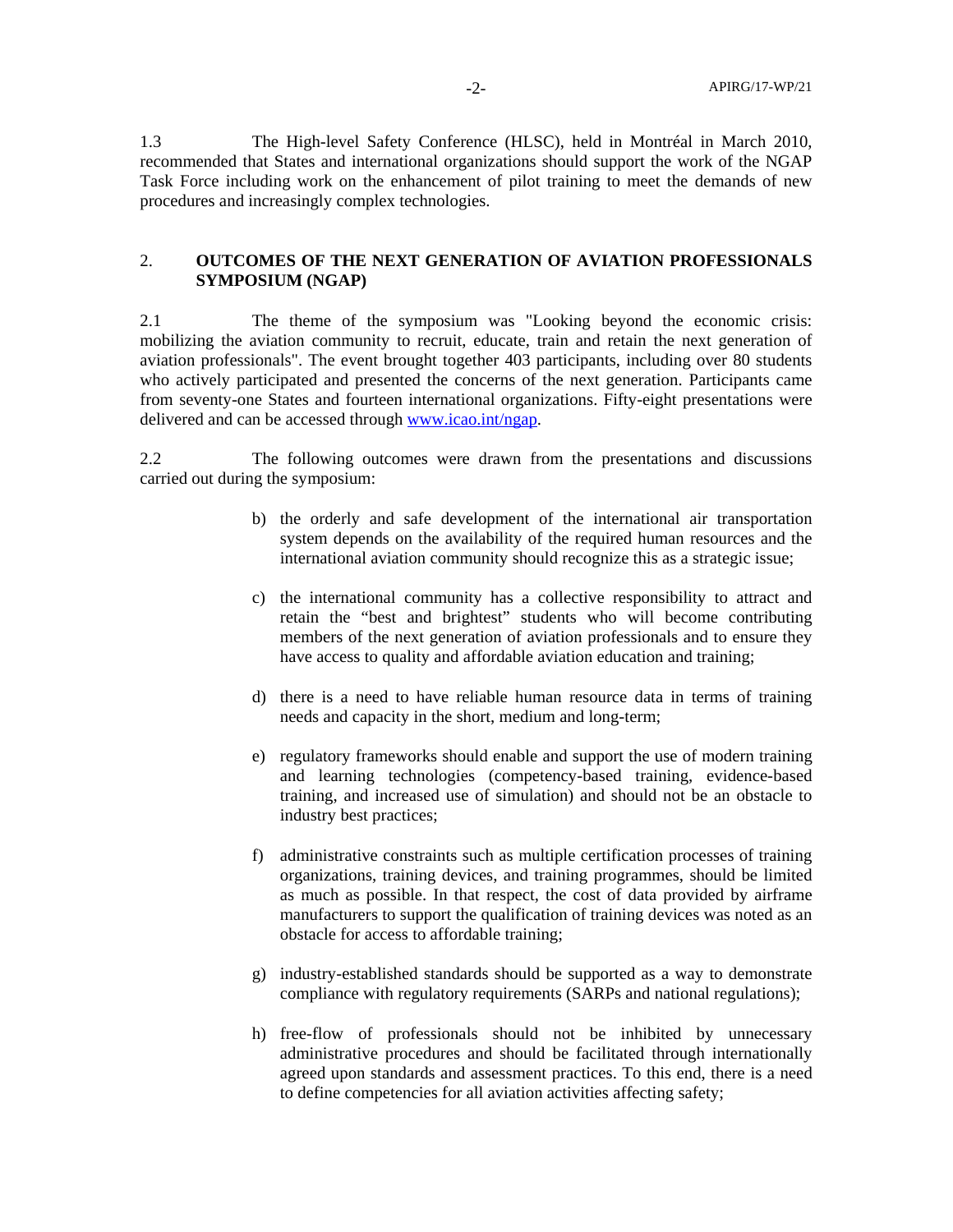- i) in order to support the successful implementation of the Global Aviation Safety Plan (GASP), it is essential that transfer of knowledge and procedures be facilitated in all parts of the world as seamlessly as possible; and
- j) there is a need in the global aviation training and education community for a permanent coordinating mechanism to address aviation training and education issues and concerns, and to collaborate with other global stakeholders to further the safe, efficient, and orderly development of aviation, in all of its manifestations.

# 3. **NEXT GENERATION OF AVIATION PROFESSIONALS (NGAP) TASK FORCE WORK PROGRAMME**

3.1 During its second meeting, the NGAP Task Force recognized that several aviation professions deserved attention and that competencies should be developed for them. To develop materials in a timely and effective manner, however, it was decided to follow a phased approach. Participants of the task force volunteered to contribute to sub-groups which have been created for the following deliverables.

#### a) **Accreditation/endorsement**

*Deliverable*: Support the development of a policy and criteria for institutions that are approved to deliver Annex 1 — *Personnel Licensing* related training and Government Safety Inspector training by October 2010 which will allow voluntary ICAO endorsement of aviation training institutions by the end of 2010.

### b) **Flight crew licences**

*Deliverable*: Develop competencies for flight crew in the left seat, check airmen and instructors for large aeroplanes (greater than 5 700 kg) powered by turbine engines by December 2011.

### c) **Air traffic management professionals**

*Deliverable*: Develop competencies for air traffic controllers and air traffic safety electronics personnel (ATSEP) by December 2011.

### d) **Second NGAP symposium and outreach**

*Deliverable*: Lead the Organization in planning the next global symposium and/or alternative event scheduled provisionally in late 2011.

*Deliverable*: Develop and implement a communication strategy to reach out to the next generation of aviation professionals.